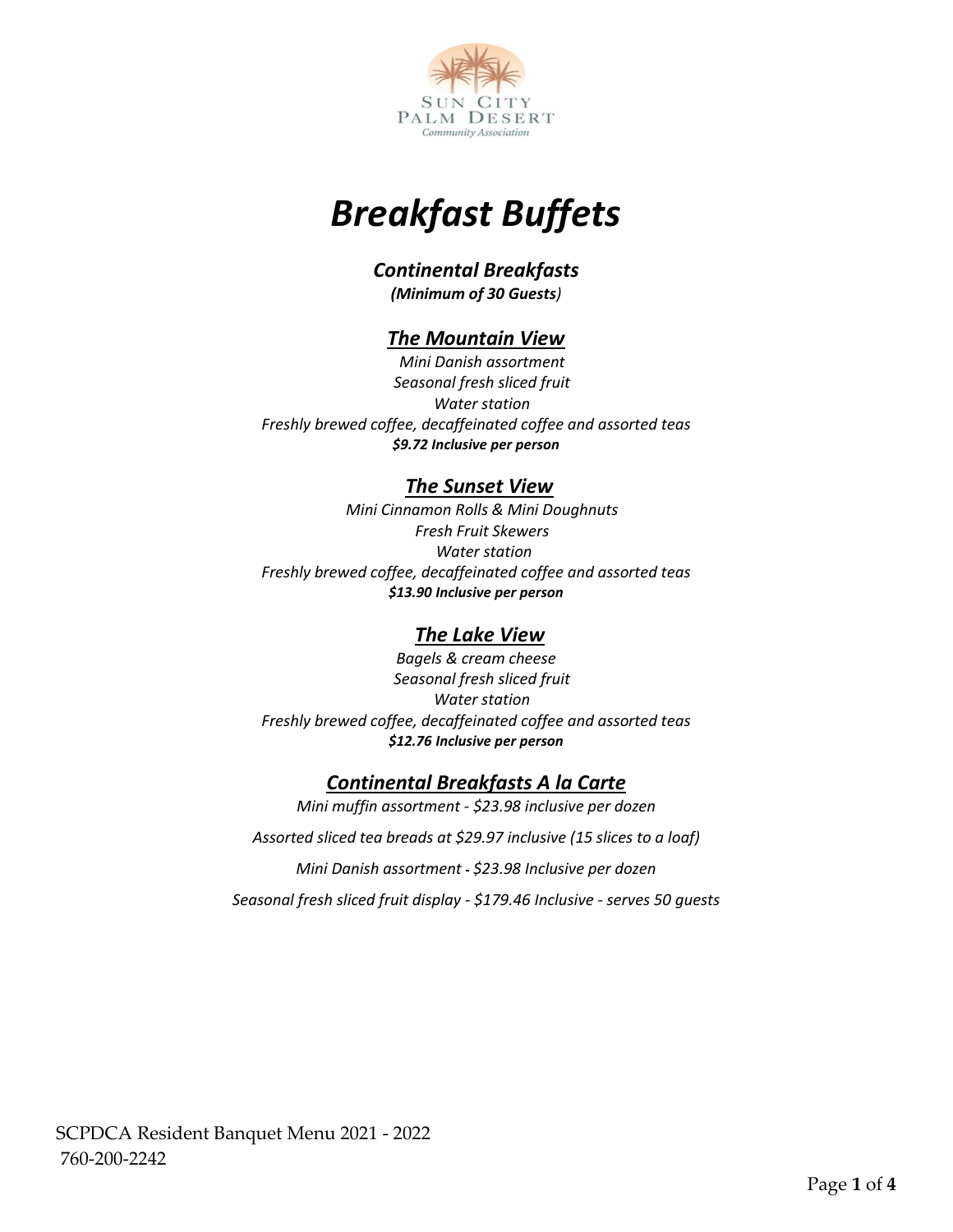

### *Sun City Breakfast Buffets*

*(Minimum of 30 guests)*

### *Sierra Breakfast Buffet*

*Buttermilk pancakes with maple syrup Scrambled eggs Sugar cured bacon & sage link sausage Hash Browns Freshly brewed coffee, decaffeinated coffee and assorted teas \$18.16 Inclusive Per Person*

### *All American Breakfast Buffet*

*Mini breakfast pastries Seasonal fresh fruit & berries display Fluffy Scrambled eggs Sugar cured bacon & sage link sausage Home style breakfast potatoes Freshly brewed coffee, decaffeinated coffee and assorted teas \$21.71 Inclusive Per Person*

### *Sun City Brunch Buffet*

*Mini breakfast pastries assortment Omelet Station Eggs cooked to order with onion, tomato, mushrooms, cheese, spinach & ham Sugar cured bacon & sage link sausage Baby greens mix with romaine lettuce Ranch dressing & balsamic vinaigrette Herb Croutons, Cucumbers, Tomatoes & red onions Seasonal fresh fruit & berries display Lemon & Herb Chicken Cheddar Cheese scalloped potatoes Sautéed broccolini with garlic butter Freshly brewed coffee, decaffeinated coffee and assorted teas \$34.06 Inclusive Per Person*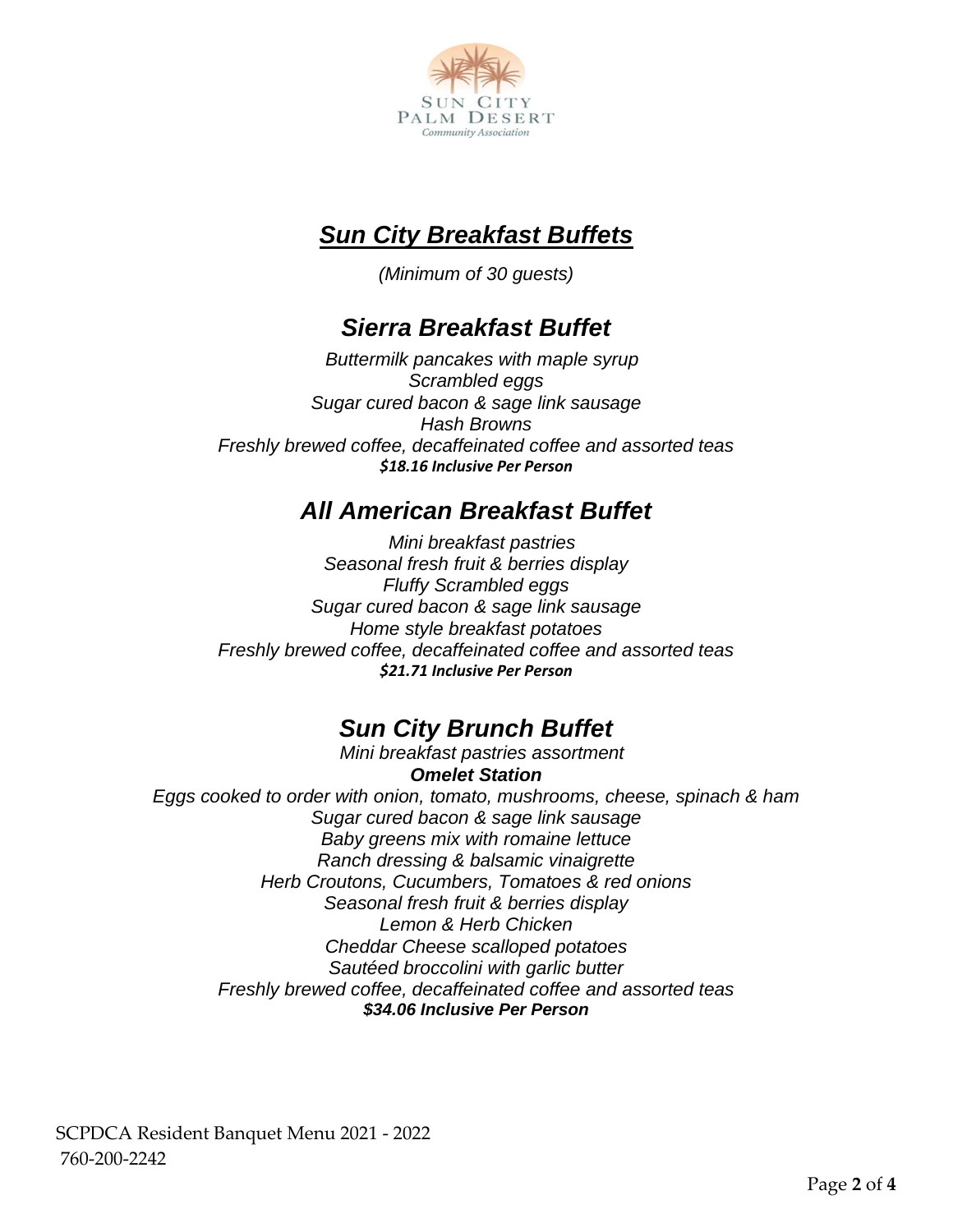



*Omelet station*

*\$100 Chef Fee per 50 guests (50 guests minimum) Made to order omelets with fresh liquid eggs, diced peppers, onions, mushrooms, tomatoes, diced ham, shredded mixed cheese, fresh salsa & chopped spinach \$12.35 Inclusive per person*

#### *Smoked Salmon Lox & Bagel Station*

*(Based on one bagel per person & 3 oz. of smoked salmon) Bagels & whipped cream cheese Smoked Norwegian salmon Sliced tomato, onion, hard cooked egg & capers \$21.43 Inclusive per person*

# *Plated Breakfast*

### *Country Club Breakfast*

*Mini breakfast pastries assortment Fluffy scrambled eggs Sugar cured bacon, country link sausage Home style breakfast potatoes Coffee, decaffeinated coffee and assorted teas \$18.07 Inclusive per person*

#### *Santa Rosa Breakfast*

*Mini breakfast pastries assortment Vanilla yogurt parfait with fresh berries Eggs Benedict Hash browns Coffee, decaffeinated coffee and assorted teas \$17.26 Inclusive per person*

### *Spinach, Mushroom & Gruyere Frittata*

*Mini breakfast pastries assortment Spinach, Onion, Tomato & gruyere cheese Frittata Seasonal fresh fruit Coffee, decaffeinated coffee and assorted teas \$15.53 inclusive per person*